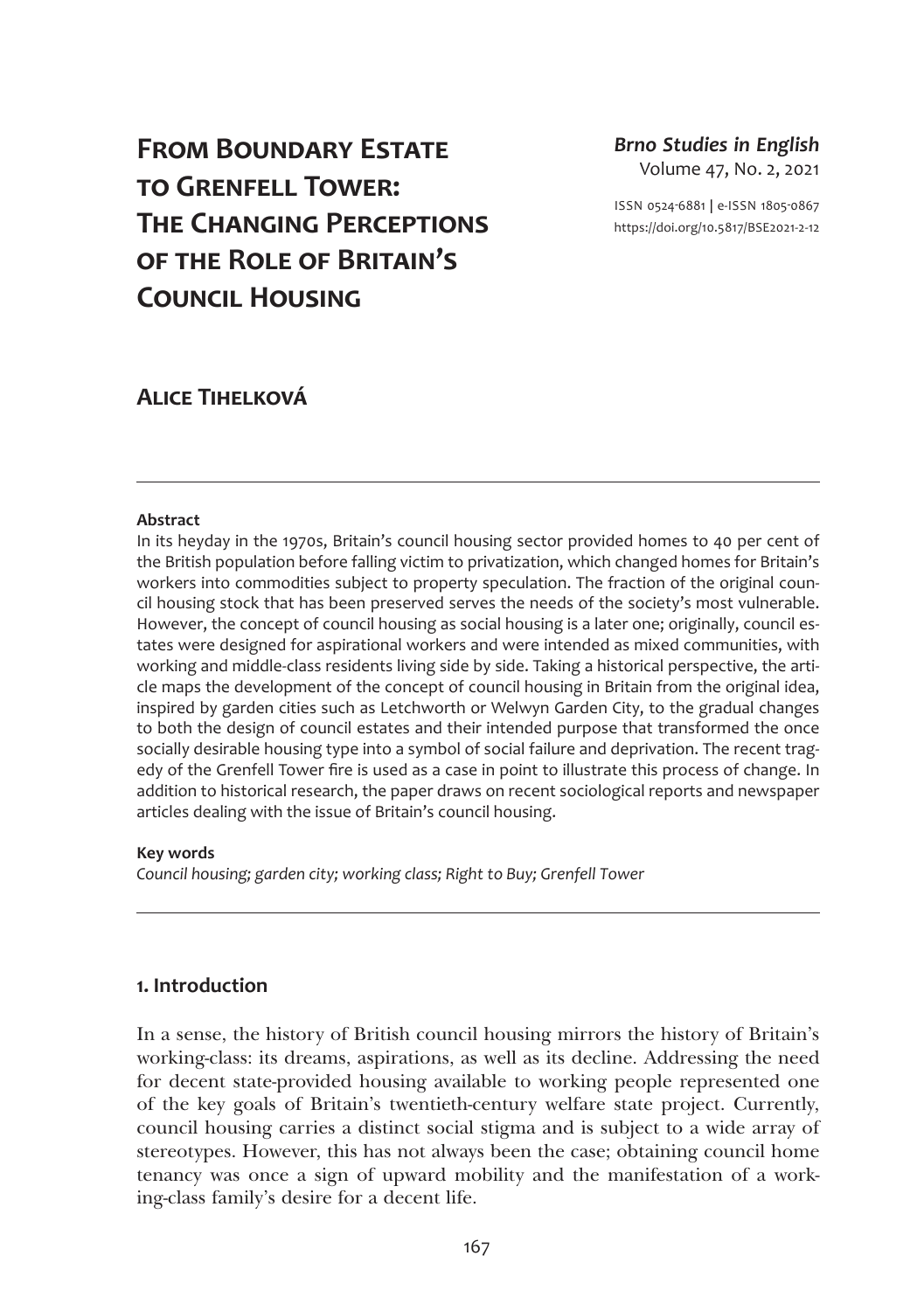Taking a diachronous perspective, the article aims to map the development of the concept of council housing in Britain from the original idea, inspired by garden cities such as Letchworth or Welwyn, to the policies which turned the originally desirable housing option into a symbol of social failure and deprivation. It seeks to demonstrate that the gradual changes in the perception of the role and purpose of council homes had a fundamental and lasting impact on their design and social make-up; as well as their ability to constitute a viable solution to relieving the widespread housing need. While overwhelmingly historical in its approach, the article also pays attention to the present situation, using the tragic fate of Grenfell Tower (a high-rise block whose fire in 2017 resulted in 72 deaths) as a symbol of the downward trajectory travelled by council housing since its origins. The article draws on a number of monographs (most notably Lynsey Hanley's *Estates,* Danny Dorling's *All That is Solid* and Alison Ravetz's *Council Housing and Culture*), as well as sociological reports by organizations such as Joseph Rowntree Foundation or Shelter, blogs (above all John Boughton's *Municipal Dreams),* academic papers, newspaper articles and documentary films, such as Adam Curtis' *The Great British Housing Disaster.*

## **2. Middle-class homes for working-class people: the high-minded origins**

Britain's first council development, Boundary Estate, was built in 1900 in Shoreditch on the site of London's most notorious slum, Old Nichol. Famously exposed by Andrew Morrison's social novel *A Child of the Jago*, the Dickensian living conditions of Old Nichol's residents were replicated in various degrees of severity across Britain's inner city boroughs (St. Ann's in Nottingham, the Gorbals in Glasgow, Angel Meadow in Manchester and others). In 1863, the magazine *Illustrated London News* described Old Nichol as "one painful and monotonous round of vice, filth, and poverty, huddled in dark cellars, ruined garrets, bare and blackened rooms, teeming with disease and death" (Boughton 2018: 9). In a similar vein, the overcrowding suffered by the slum's dwellers was brought to public attention by the *Builder* magazine:

With few exceptions, each room contains a separate family; some consisting of mother, father, and eight children. The first two adjoining houses that we looked into, of six rooms each, contained forty-eight persons. To supply these with water, a stream runs for ten or twelve minutes each day, except Sunday, from a small tap at the back of one of the houses. The houses are, of course, ill-ventilated. The front room in the basement, wholly below the ground, dark and damp, is occupied, at a cost of 2s. a week for rent. (Slum Rag Bag 2010)

By the time the embellished redbrick buildings of the Boundary Estate were erected, various projects had already been underway to provide decent housing to families languishing in sub-standard rental properties in inner city slums. As was typical in the Victorian era, these were invariably undertakings of the char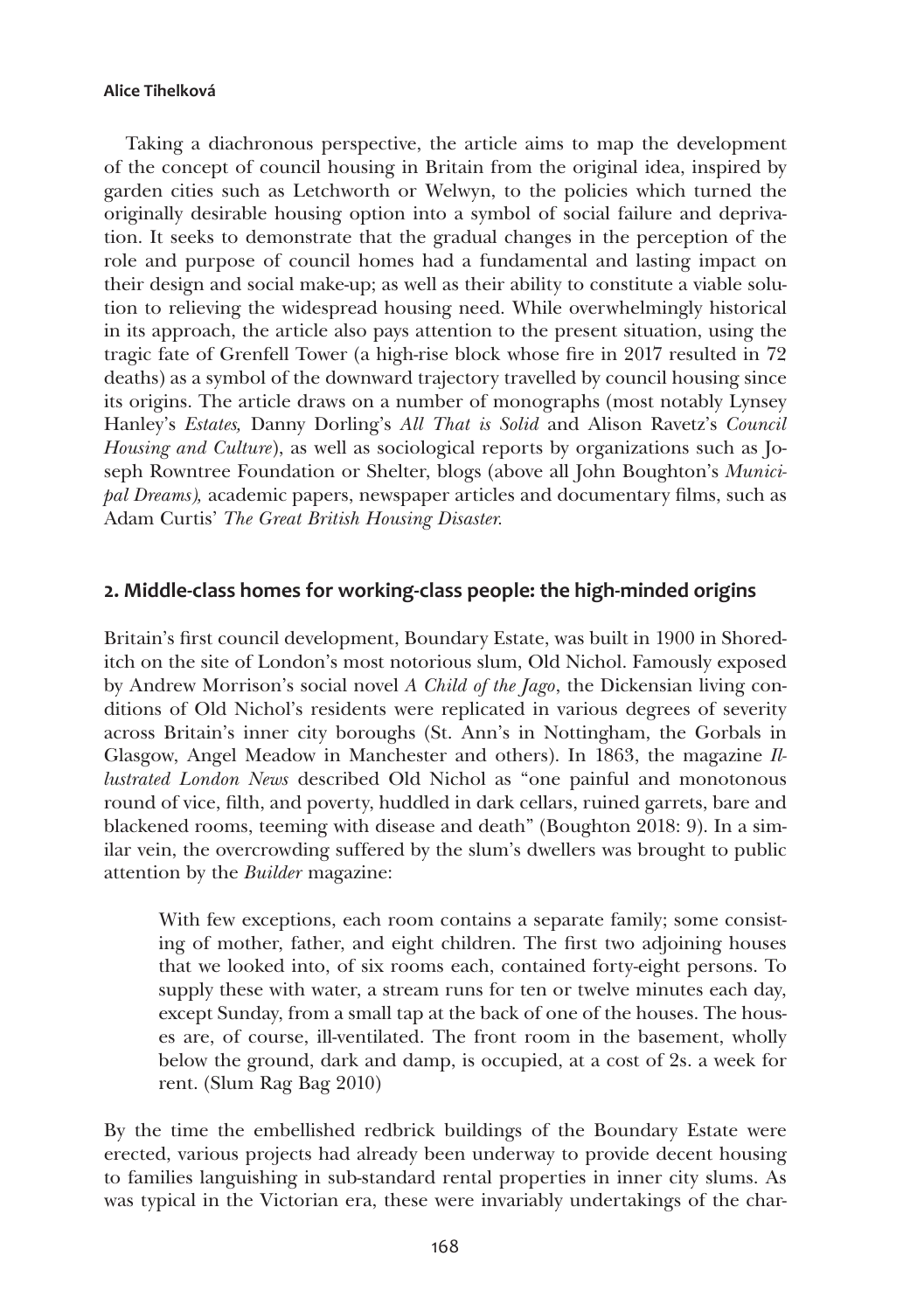itable sector, such as the Peabody Trust, whose "model dwellings" had the appearance of stern, barrack-like blocks, with tenants subject to strict rules of conduct which left them with a limited sense of autonomy, making social reformer Charles Booth comment that "The first sentimental objection to the block life is the small scope it gives for individual freedom. The second is its painful ugliness and uninterestingness in external look" (Stamp 2016).

By the 1890s, it was becoming evident that charitable provision alone was not sufficient to tackle the problem of the slums*.* Despite the general reluctance of politicians to entrust the provision of working-class homes to municipal authorities, with private home ownership still given wide preference, the Housing of the Working Classes Act of 1890 made it significantly easier for local councils to clear slums and build new residential houses. This opportunity was seized with considerable enthusiasm by the reformist London City Council (LCC). Dominated by the Progressive Party, whose ranks included a mix of labour leaders, radical Liberals and Fabians such as Sidney Webb, Arthur Hobhouse, or John Benn (grandfather of postwar Labour minister Tony Benn), the local authority body set out to implement sweeping reforms of London's working-class housing sector.

Instrumental to the launching of the early council housing projects was the LCC's Housing of the Working Classes Branch (a subset of its Architect's Department), with Owen Fleming, a Socialist-leaning architect haunted by the insanitary conditions endured by the poorest, being its driving force. At the age of only twenty-six, Fleming was put in charge of designing London's first council housing scheme, the Boundary Estate. Critical of both the terraced slums of East End and the barrack-like charitable dwellings, Fleming embarked upon creating a "picturesque urban village," comprising 23 multi-storey redbrick tenement blocks based around a central open garden area (Boughton 2018: 21). Separated by open spaces providing ample light and fresh air, each of the free-standing buildings was built to an aesthetically developed, ornamental design, quite untypical of any preceding working-class housing project. In addition to shops, schools and other amenities, the estate included tree-lined boulevards, promenades and a central bandstand to cater to the residents' leisure activities, altogether providing a housing standard previously only accessible to the middle classes (today, the largely privatized estate remains highly sought after for its time-tested quality, spaciousness and access to greenery). The acknowledgement of working-class people's need for – and entitlement to – solidly built and aesthetically pleasing housing represented a radical break with the previous tradition of housing unprivileged sections of the population, as did the idea that the task should be undertaken by the local authorities, not private landlords or charitable entities.

Naturally, neither Fleming nor his successors worked in a cultural or architectural vacuum. Two major influences proved crucial to the way the early council estates were envisioned, designed and delivered. The first major inspiration was the Arts and Crafts movement, inspired by art critic John Ruskin and spearheaded by artist and social visionary William Morris. The movement's cry for the restoration of aesthetics to everyday life and the creation of beautiful, well-made objects as opposed to the aesthetically inferior industrial-age mass production struck a responsive chord with the progressives found among Britain's young architects.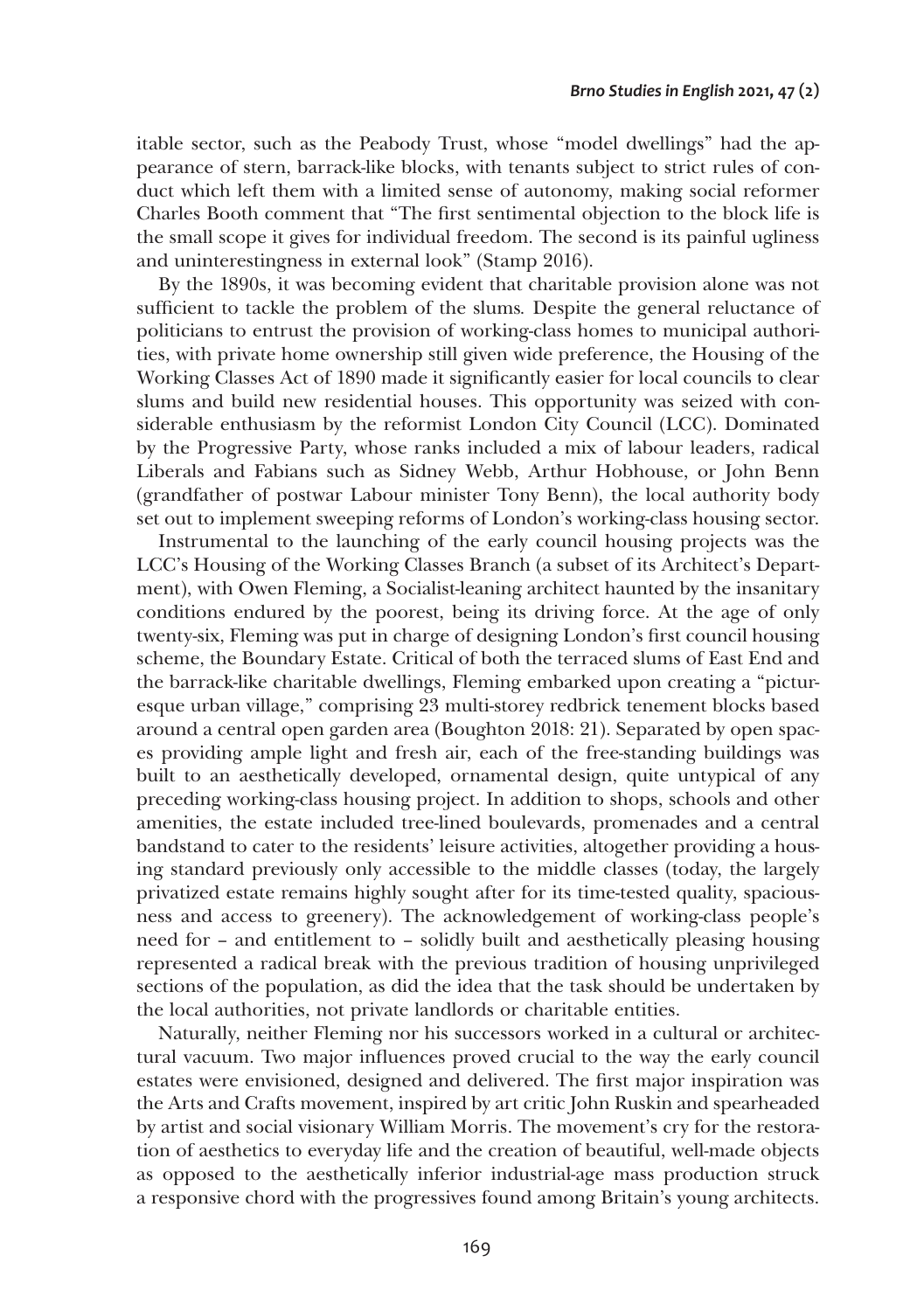Morris's vision of a more wholesome way of life, inspired by the pre-industrial era, also included housing for the masses. Such housing, he argued, should be solidly built, aesthetically pleasing, and situated amidst ample greenery. Elaborating on the "due necessaries for a good citizen" in his essay *Art and Socialism*, he argued:

The second necessity is *decency of surroundings:* including *(a)* good lodging; *(b)* ample space; *(c)* general order and beauty. That is *(a)* our houses must be well built, clean and healthy; *(b)* there must be abundant garden space in our towns, and our towns must not eat up the fields and natural features of the country; nay I demand even that there be left waste places and wilds in it, or romance and poetry – that is Art – will die out amongst us. *(c)* Order and beauty means, that not only our houses must be stoutly and properly built, but also that they be ornamented duly: that the fields be not only left for cultivation, but also that they be not spoilt by it any more than a garden is spoilt: no one for instance to be allowed to cut down, for mere profit, trees whose loss would spoil a landscape. (Morris 1997)

Traces of Morris's influence can be found in many of the early council homes. The ornamental appearance of the Boundary Estate's blocks is one example, but it is the cottage estates built outside inner city areas, such as Old Oak in Hammersmith, where Morris's presence is the most apparent – not only in their historicizing style but also in the airiness and spaciousness that Morris deemed essential for working people's dwellings. While acknowledging the necessity to build tenement blocks in the heavily developed inner cities, the early planners showed, where possible, the preference for cottage-type houses with gardens. This, after all, was something the prospective residents themselves overwhelmingly wanted, a preference which changed little over the next 70 years of council house construction, leading the post-war architect Ted Hollanby to remark that "People do not desperately desire to be housed in large estates, no matter how imaginative the design and convenient the dwellings. Most people like fairly small-scale and visually comprehensible environments. They call them villages, even when they are manifestly not" (quoted in Boughton 2014). The ability of the council housing pioneers to tap into the majority view of what constituted a desirable home (with traditional-looking houses widely preferred over modern-style flats), represented one of reasons behind the enduring success of the early estates.

The second major influence on the early stages of council housing was the garden city movement envisioned by the social reformist Ebenezer Howard and implemented by the Socialist-minded architect Raymond Unwin. In his seminal book *The Garden Cities of Tomorrow*, Howard laid out his plans for economically self-sufficient mixed communities enjoying the benefits of both town and country by combining high-quality housing (complete with plentiful communal amenities) with sufficient provision of green and open spaces. The garden cities, of which Letchworth and Welwyn Garden City in Herefordshire remain the bestknown examples, were intended to offer an alternative to life in industrial cities rife with squalor, overcrowding and lack of exposure to nature. Their underlying concept, however, went beyond the mere improvement of housing conditions.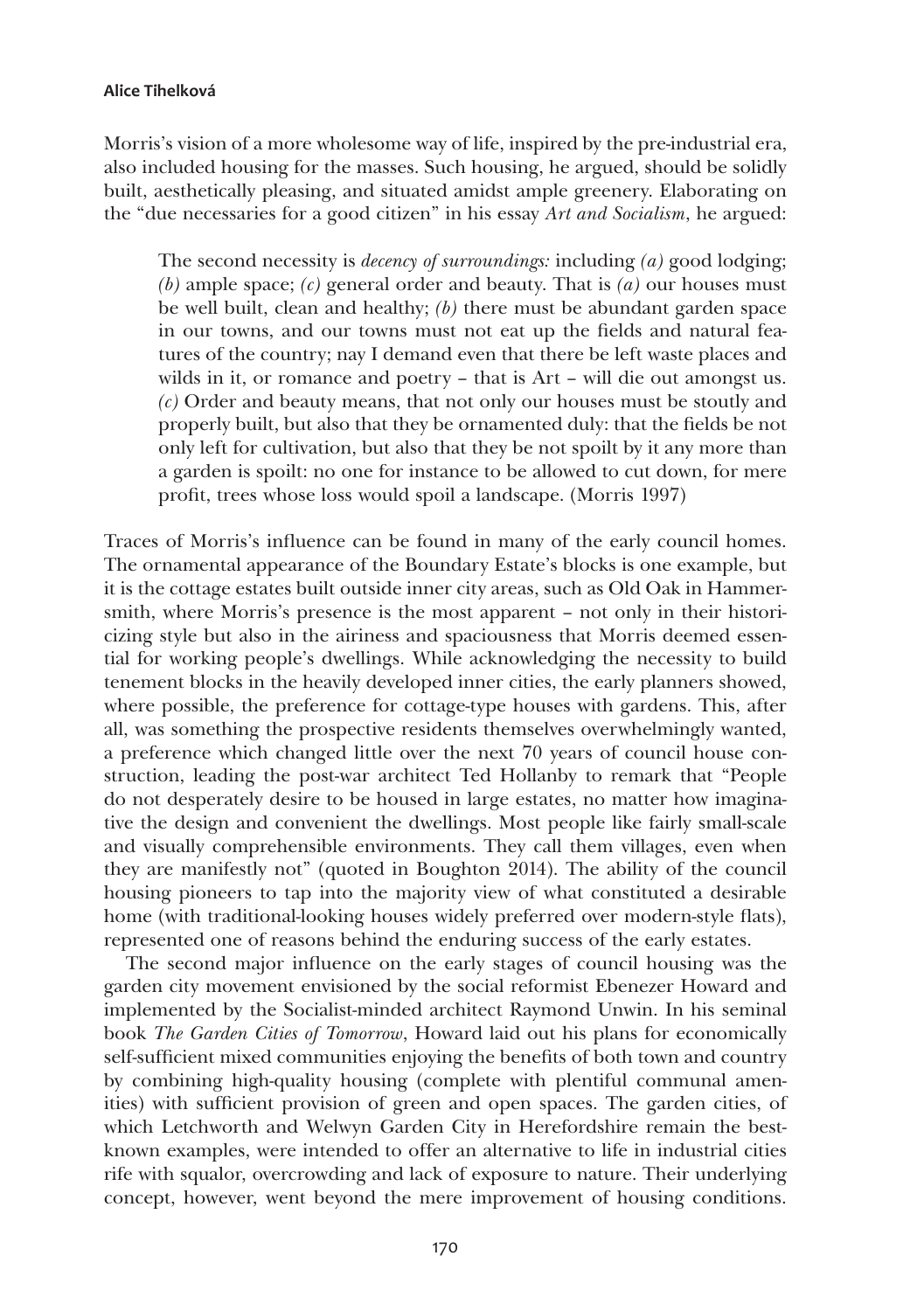First and foremost, Howard was a social visionary, and his garden city was designed as a social city, with land purchased collectively, rents re-invested into community development, and the city being a self-governing and self-funding entity propelled by a strong sense of community cohesion. There was a philosophical substance to the garden city concept; a new kind of society pioneered. As noted by the American architectural critic Lewis Mumford in 1972, Howard's vision "laid the foundation of for a new cycle of urban civilization: one in which the means of life will be subservient to the purpose of living, and in which the pattern needed for biological survival and economic efficiency will likewise lead to social and personal fulfilment" (Clark 2003).

Although innovative on the one hand, Howard's urban planning ideas (much like Morris's) had a regressive aspect to them. Howard's desire to return Britain's workers "back to the land" stemmed from his romanticized view of medieval agrarian communities as healthier and more wholesome environments, vastly superior to the late Victorian industrial cities. Through living in village-like mixed developments composed of historicizing cottage architecture, the working classes were expected to be restored to health, both physical and psychological. They were also implicitly expected to become more like the middle classes, whose way of life was perceived as more truly reflecting the "uncorrupted" pre-industrial model of existence. Thus, despite its visionary quality and communitarian accent, the garden city movement can be said to have aimed for and reproduced an essentially bourgeois mode of living (Clevenger 2017).

The intended middle-class character of council homes was confirmed by the standards laid out in the so-called Tudor Walters Report published several weeks before the armistice of 1918. Members of David Lloyd George's government were aware that a multitude of soldiers would soon be returning from the war, expecting to be housed decently. In addition, women, for whom housing was an issue of prime importance, were about to vote for the first time. Last but not least, the government was harbouring fears of working-class unrest, as witnessed in the rent strikes of 1914 and 1915. Thus, the provision of high-quality housing was seen as an ad hoc insurance against revolution and a strategy of maintaining the status quo (Fraser 1996: 17). Given the disarray of the private building sector as a result of the war and its inability to build working-class homes offering affordable rents, the public authorities, provided with additional funding in the form of subsidies, were designated by the government as the principal house-building agents.

Asked by Lloyd George to investigate the structure of working-class housing and propose standards for new homes, the committee led by the Liberal MP and housing expert Tudor Walters (and inspired by Raymond Unwin's *Town Planning in Practice*) presented a concept that determined the design of council homes (and the character of British towns) for the whole of the inter-war area. Ambitiously, the committee aimed "to profoundly influence the general standard of housing in this country and to encourage the building of houses of such quality that they would remain above the acceptable minimum standards for at least sixty years" ((Park 2017: 18)). According to the report, the new homes were not to be the constricted, high-density terrace houses that constituted much of the existing working-class housing, but spacious and airy low-density cottage suburbs.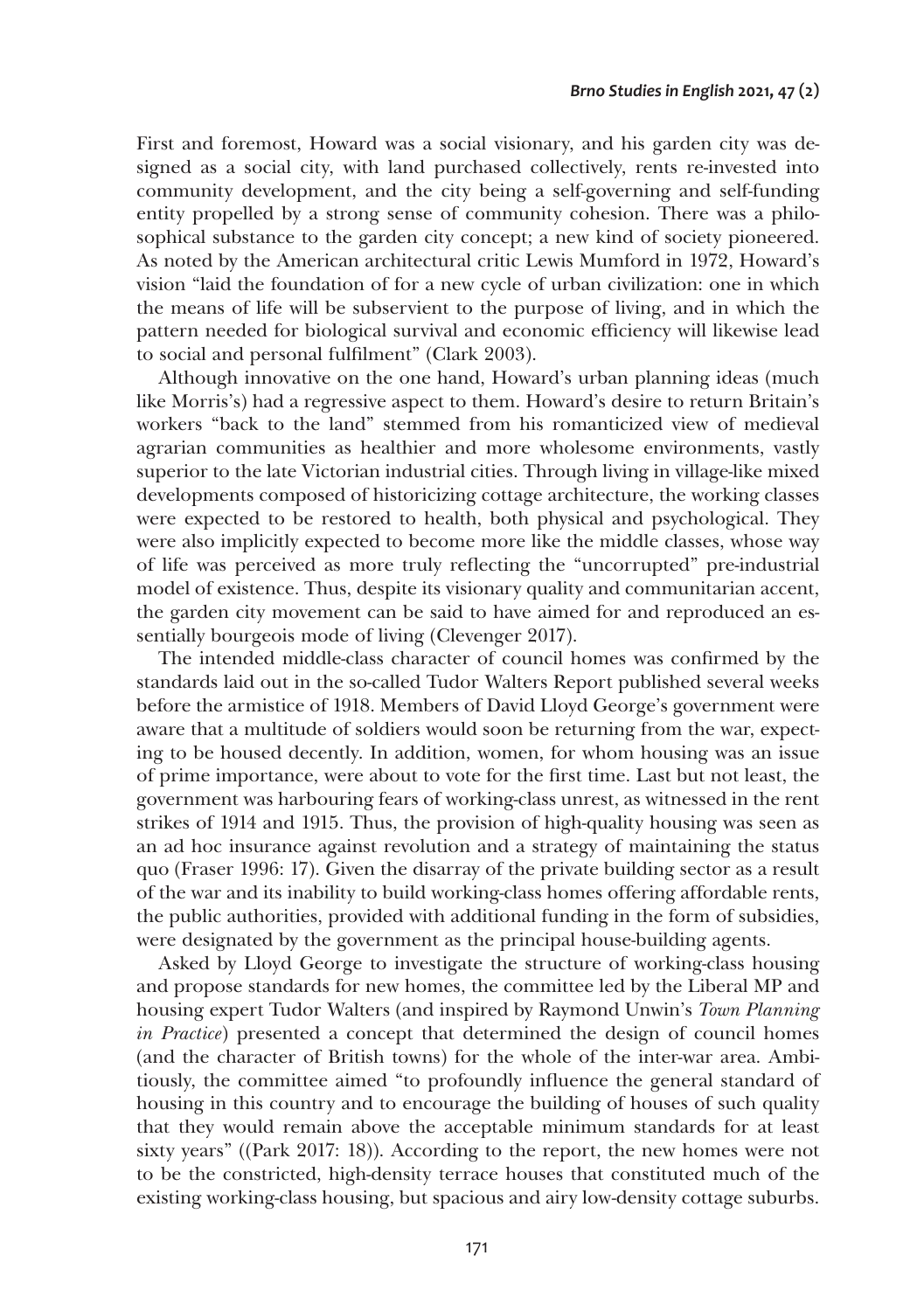The houses were simpler in design than those of the original garden cities, but their standard was vastly superior to the standards required of council housing today. The houses, built at no more than 12 to the acre, contained both a front and back garden, a living room, a bathroom, a water closet, a larder and some of them even a parlour (Hatchett 2017). In addition to the provision of generous space (a minimum floor area of 760 square feet), the practicalities of daily life were carefully thought of; for instance, the kitchen windows were designed to face the back garden to enable mothers to oversee their children at play. In addition, the use of cul-de-sacs was advised to prevent through traffic, making the streets cleaner and safer.

The standards proposed by the Tudor Walters report provided vital inspiration for one of the most significant pieces of interwar legislation, the Addison Housing Act of 1919. It created a nationwide system of public housing provision, funded by the central government and implemented by local authorities and the interwar equivalents of today's building societies, the Public Utility Societies. The principles underlying the legislation dominated Britain's housing sector for much of the twentieth century, although only 17,000 of the planned 500,000 homes were completed in the interwar era due to financial restrictions. Under the Act, which provided a no-limit per-house subsidy to local authorities, some of Britain's largest estates were built, such as Becontree in Dagenham, containing 24,000 homes.

Christopher Addison, the author of the Act, was a medical doctor by training. Possessing detailed knowledge of life in Britain's slums, he entered politics on the conviction that the effects of poverty on health could only be fought by governments, not by the medical profession. In his pamphlet *Betrayal of the Slums,* he detailed the human and social costs of life in the widespread one or two-room slum dwellings:

It is not the people's fault that their life is spend in unsavoury tenements wherein they and, often enough, two or three other families have to share the same tap in the yard or on the next landing, as well as a dirty closet which it is nobody's business in particular to keep clear. It is no fault of theirs that the mother of the family has only an ordinary fire grate in which to cook the meals and that the same room has to serve as a wash house, living room and bedrooms. It is not their fault that there is no possibility morning, noon or night for any member of the family to have any manner of privacy whatever; that the infant and the little child have to sleep in the room which other have to frequent when they come in for supper and during the evening; that is it not possible for fresh air to get through the tenement because if opens either on to a stuffy landing or is backed by another house; that boys and girls have to sleep in the same room together; that even at the time of birth, or in the hour of death. he same unyielding conditions, save for the kindliness of neighbours, similarly circumstances govern the whole conduct of their family life. (Addison 1922: 62)

Intimate knowledge of these conditions explains, to a great extent, Addison's insistence on the unusually high housing standards providing ample space, suf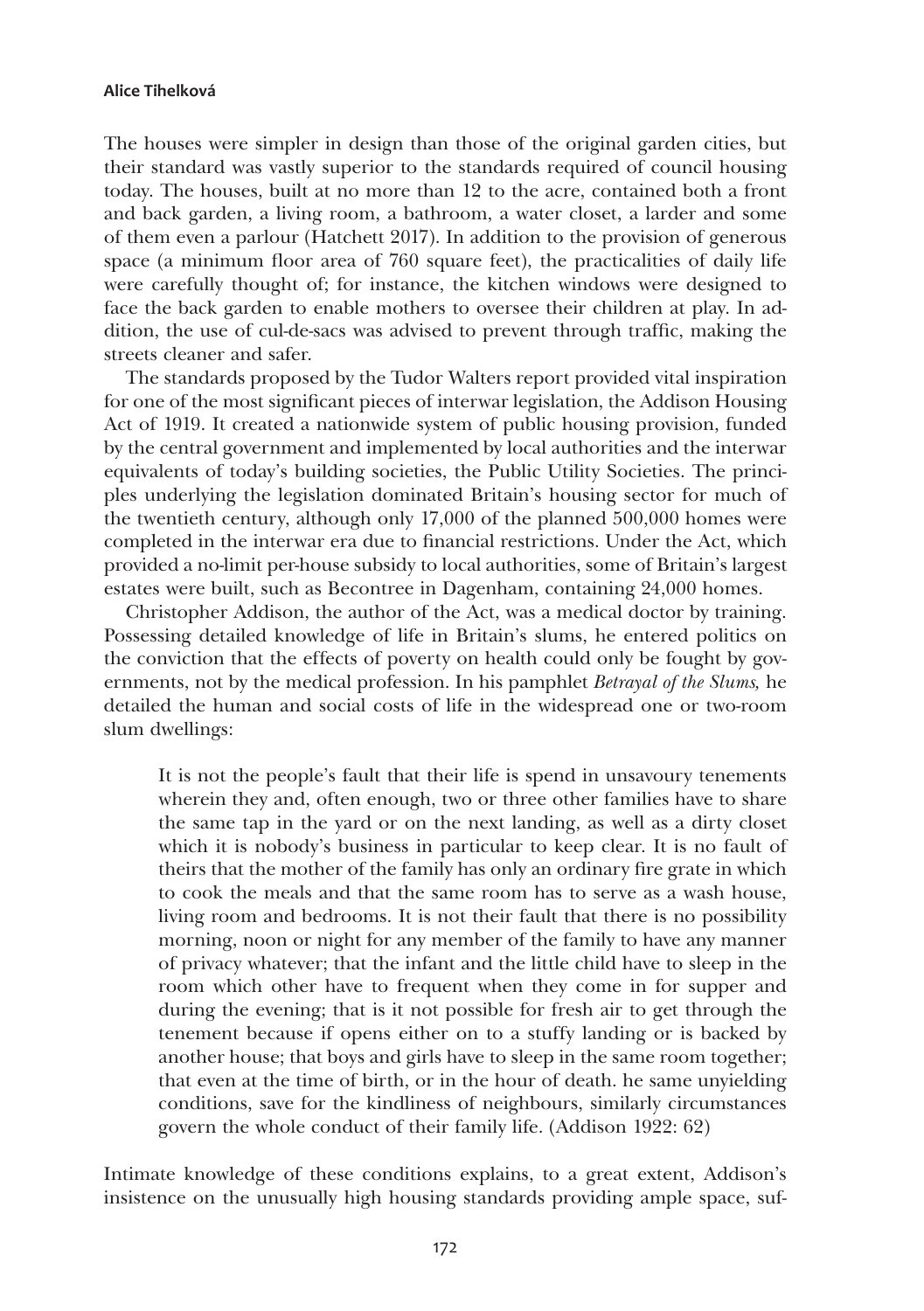ficient privacy and fresh air. Although his ambitions for the construction of 500,000 government-funded homes were dashed due to concerns over costs and changed government spending priorities, council houses for general needs continued to be built throughout the 1920s, albeit in smaller numbers than originally planned. Due to the relatively high rents reflecting the costs of building these superior-quality homes, the new council tenants were overwhelmingly members of the skilled, better-paid working class, whose vacated homes were expected to be taken up by those beneath them, a process known as *filtering up*. As argued by housing historian Alison Ravetz, the design and management of the council homes reflected a "bias towards the more respectable working classes" (Ravetz 2001: 32), with life in the estates suiting aspirational families ready to embrace the middle-class way of life. Being allocated a council home was a milestone in a family's path to a more decent way of life, a fundamental means of embourgeoisement.

The 1930s, however, witnessed a major change in the attitude to council housing. The Conservative-dominated National Government saw the future of housing provision in the private sector and favoured owner occupation over council tenancy. Instead of building for general needs, local authorities were instructed to prioritize slum clearance. With the more prosperous workers newly aspiring to home ownership, council housing became an intended housing option for those "who could aspire to no better" (Boughton 2018: 58), a trend which intensified under post-war Conservative governments.

## **3. The highs and lows of the post-war era**

With tens of thousands of Britain's houses destroyed in the bombing raids of the Blitz, the necessity to build homes emerged with unprecedented urgency after 1945. Inadequate housing, or squalor, was identified as one of the five giants of the Beveridge Report, which constituted the roadmap for building Britain's post-war Welfare State. However, the envisioned role of council housing in the planned "New Jerusalem" went far beyond the ideas underpinning local authority building in the interwar era. For Lloyd George, the provision of council housing was a strategy of preserving the status quo, of giving the workers a stake in the system and thus preventing them from radicalization. In contrast, for the post-war champion of council house building, Labour Minister of Health and Housing Aneurin Bevan, homes for working-class people were a means of *changing* the status quo, of ushering in a more egalitarian society which would make the experience of the Hungry Thirties impossible to repeat.

Born in the Welsh mining village of Tredegar, Bevan experienced acute poverty in his childhood. Driven by a burning passion for the improvement of working people's lives (culminating in his creation of the National Health Service), he was adamant that working-class people had the right to housing of the same quality as middle-class individuals. Like Addison, he was a staunch believer in the role of local authorities in housing provision, his hope being that private renting or owner occupation would gradually diminish as council housing became the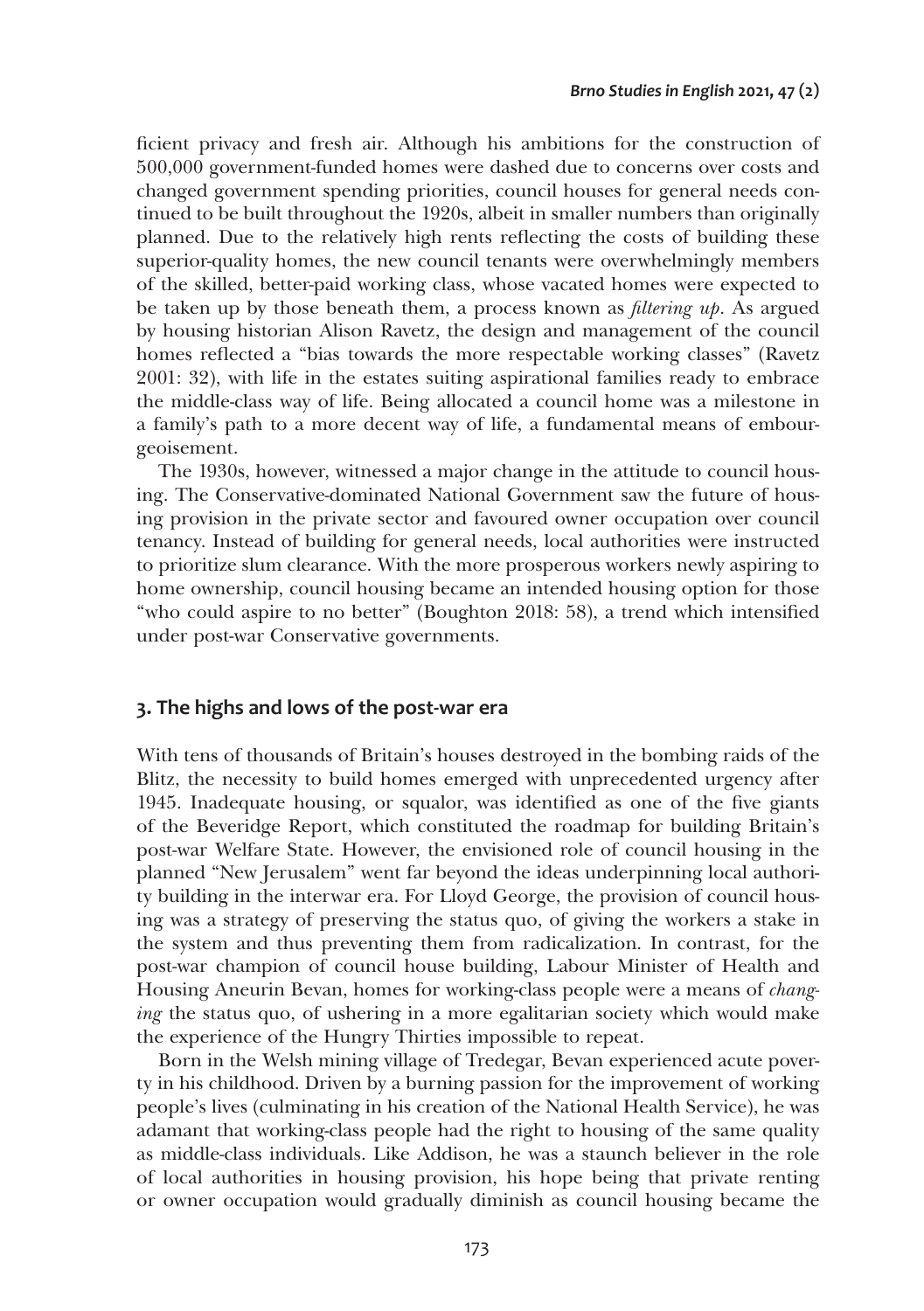dominant sector. In his speeches, he made no disguise of his aversion to speculative builders, who, in his view, not only built second-rate homes but also destroyed the English countryside with their sprawling monstrosities (Francis 1997: 127).

In a stark break with the Conservative view of council housing being for those too poor to aim for home ownership, Bevan insisted that the council-built developments should be mixed communities, with working- and middle-class residents living side by side in the fashion of pre-industrial *merrie England* villages. He believed that the pre-war system, where speculative builders built for one income group and the local authorities for another, led to the creation of "castrated" communities, perceived by him as a "wholly evil thing from a civilized point of view … a monstrous infliction upon the essential and biological oneness of the community" (quoted in Hughes 1998: 58). Through its building policies, Bevan argued, the state should encourage and foster broad social interaction:

We should try to introduce in our modern villages and towns what was always the lovely feature of of English and Welsh villages, where the doctor, the grocer, the butcher and the farm labourer all lived in the same street. I believe that is essential for the full life of a citizen […] to see the living tapestry of a mixed community. (quoted in Rogers 2017)

Bevan's holistic vision of the newly planned estates involved not only diverse socio-economic groups but also the co-existence of different generations. Believing that young families should be housed alongside senior citizens to achieve a healthy generational mix, he famously declared that elderly people "do not want to look out of their windows on endless processions of funerals of their friends; they also want to look at processions of perambulators" (quoted in Beckett and Beckett 2004: 79).

Bevan's idealism was also apparent in his insistence on the good quality of the houses. The standards proposed by him were higher than before, or, indeed, since. In addition to providing exceptionally generous space (900 square feet), the houses included amenities such as bathrooms and downstairs toilets, as well as spacious front and back gardens. The experience of relocation to Bevan's houses was aptly summarized by Neil Kinnock, the 1980s Labour leader, who recalled later in his life that moving to one of the new bungalows in Tredegar after the war had been like "moving to Beverly Hills … it had a fridge, a bath, central heating and a smokeless grate. People used to come just to look at it" (Kynaston 2008: 248).

Bevan was adamant that the quality of the houses must take precedence over their quantity. Firmly resisting pressures to relax the standards in order to enable more homes to be delivered, he maintained that his government would be judged by the type of the houses built, not by their number. Moreover, only homes attractive enough for professionals as well as workers would enable the creation of the desired mixed communities. However, Bevan's uncompromising approach proved a historical anomaly that did not survive the general election of 1951. With the country still in the grip of a severe housing shortage, the Conservatives challenged Labour's housing policy with a vote-winning pledge to build 300,000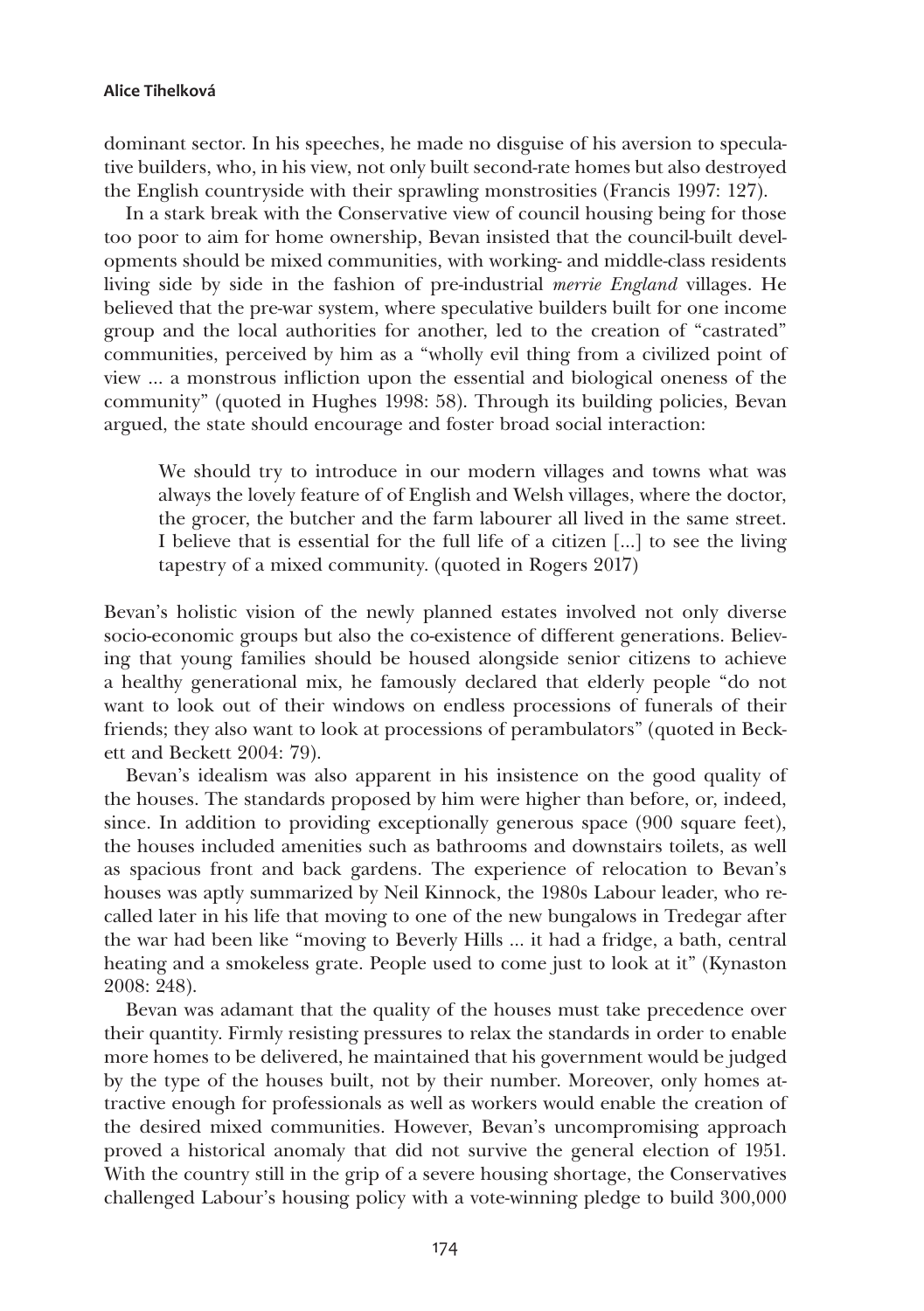council homes a year, their election manifesto recognizing housing as "the first of the social services", to which the Conservative government would give "a priority second only to national defence" (Spiers 2018: 9).

Once in power in 1951, the Conservatives did honour their promise to build at an unprecedented rate. To meet the targets, however, the character of the estates changed fundamentally. With Harold Macmillan, the future Prime Minister, serving as the Minister for Housing, the leafy *merrie England* cottage estates gave way to high-density system-built blocks of flats that were cheaper and faster to build. The newly emerging high-rise estates became the playing fields of a new generation of progressive-minded architects captivated by European architectural trends, especially Le Corbusier's concept of houses as "machines to live in", stripped of any bourgeois attributes and fostering a collective spirit (Christopher 1999: 184). This philosophy meant the abandonment of the earlier efforts to create principally middle-class living spaces for working-class people that provided sufficient autonomy, privacy and direct access to greenery. Moreover, the futuristic, bare-bones appearance of the new housing projects ran against the instincts of the majority of the residents, unaccustomed to high-rise living, or, indeed, living in flats as such. While the Bevanite and pre-Bevanite council house planning had successfully reflected popular architectural tastes, very little consideration appears to have been given to people's preferences in the case of the technocratic high-rise projects. In the BBC documentary *Why I Hate the Sixties*, mapping the more problematic aspects of 1960s Britain, a respondent filmed at the height of of high-rise spree emphatically summarizes the widespread grievances of those earmarked to live in the new-built estates:

And I don't like the proposed plan, the metropolis come true that they propose for us. I mean, who wants to live in that? Who wants to live in a tower flat or even a few storeys above? I have to ask a caretaker, 'Please, may I hang a picture on these composition walls? Please may I keep a cat?'. In fact, in some of the places it would be cruel to keep an animal in. Conceding that in a great many of those places you couldn't do those things, I say that the places that are built where you can't do homely things, the things that make home, the things that spell home, those places are not home. (Why I Hate the Sixties 2004)

However, it was not only council housing architecture that changed after Bevan's departure; it was also the very idea of what and who council housing was for. Discarding the Bevanite requirement that the state should act as the principal provider of housing for the general public, the Conservatives reinstated their belief in the private sector as the primary driving force in housing development. In the spirit of Thomas Skelton's interwar concept of property-owning democracy (later the central element of Margaret Thatcher's economic policy), they made owner occupation the preferred housing mode again. Titled *Housing: The Next Step*, the Tory White Paper of 1953 celebrated private housing as "the most satisfying to the individual and the most beneficial to the nation" (O'Mahony 2007: 207). The policy shift was a manifestation of the party's long-held view that home ownership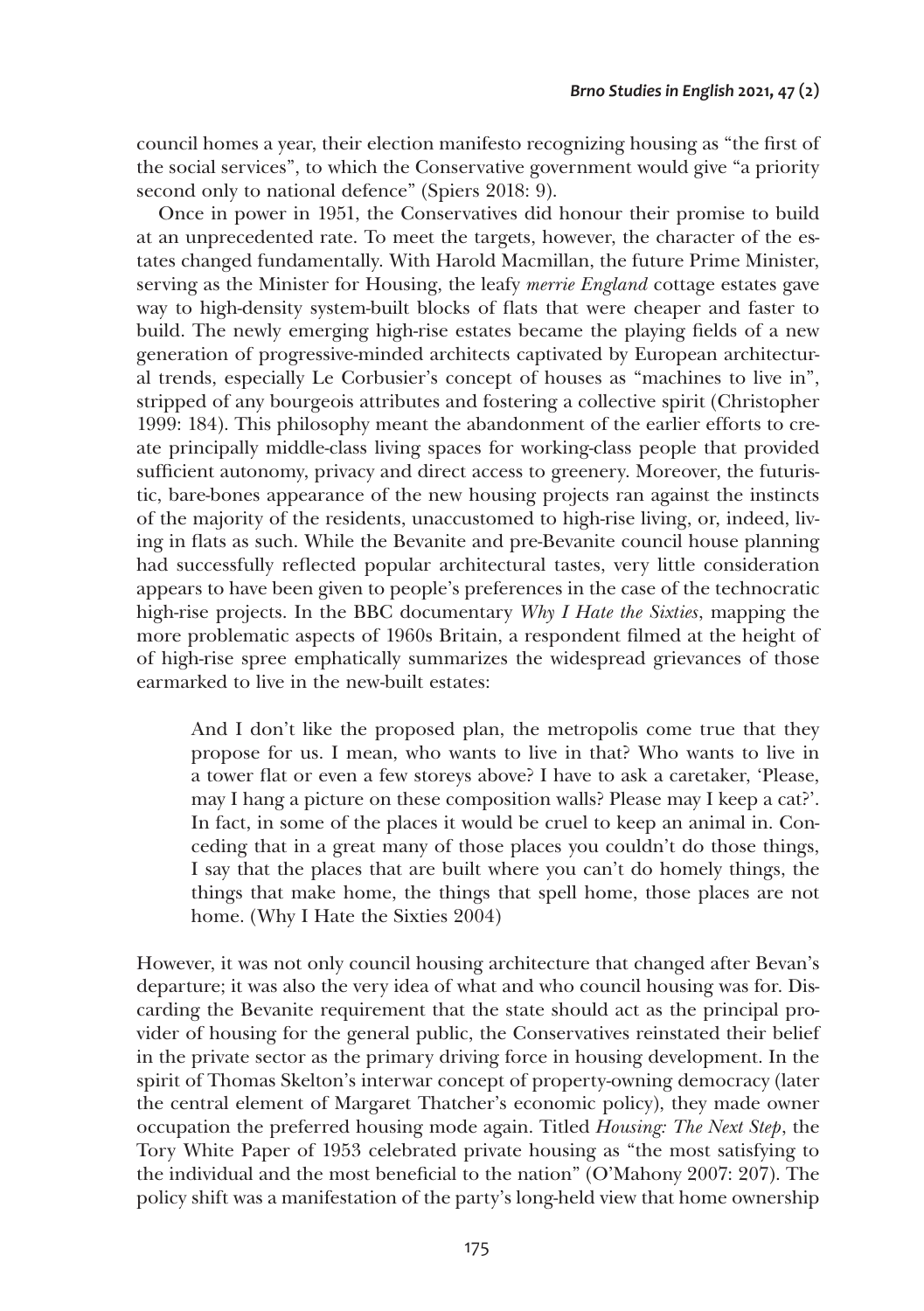eroded Socialist tendencies and made voters more likely to vote Conservative. In addition, it reflected the preferences of private builders, landlords and solicitors heavily represented in Conservative-held local authorities. Crucially, it spelled the end of the vision of garden city-like mixed communities where manual workers and professionals lived side by side. Instead, just like in the 1930s, the role of the state as the housing provider was reduced to housing those in need, with the rest becoming either owner-occupiers or private renters. "Those in need" overwhelmingly meant slum dwellers, and it was slum clearance schemes and relocation to high-rise buildings that the government provided subsidies for, with the general subsidy for housing being abolished in 1956.

Furthermore, the pressure to build for quantity led to a marked decrease in quality standards. The use of industrial construction with offsite manufacturing methods and previously untried and untested materials (a trend continuing until the 1970s) made the homes less durable than expected, a phenomenon investigated and critiqued by Adam Curtis in his groundbreaking BBC documentary *The Great British Housing Disaster* (1984). Moreover, underinvestment and poor maintenance led to the deterioration of both the exterior and the interior of the houses, causing the swift decline of many of the estates. Even those that were built to a relatively high standard, such as Cressingham Gardens in Lambeth, suffered as a result. Indeed, the argument that maintenance neglect was just as responsible for the fall of council estates as their dehumanised appearance and shoddy construction has been gaining traction in recent housing research (Clemoes 2015).

The transformation of the estates from homes for broad communities into poverty enclaves, already underway in the 1960s, was spurred by Labour's Housing Act of 1977 (also known as the Homeless Persons Act), which required local authorities to prioritize vulnerable groups in the provision of council homes. This key piece of legislation made a substantial contribution to the residualisation of council estates, a process in which estates became a safety net for those unable to obtain adequate private sector accommodation due to poverty, age, physical or mental health issues or various other problems. Though multifaceted in its causes, residualization was closely tied to the changing economic conditions, with swathes of the working classes becoming marginalized in the process of the decline of traditional industries and the expansion of the service industry (Malpass and Murie 1982:18). The prioritization of welfare-dependant individuals drove many of the original tenants of the estates away, leading to the break-up of the formerly close-knit communities. In the 2011 BBC documentary *The Great Estate – The Rise and Fall of the Council House,* a long-term resident of Thamesmead Estate, transformed in the 1970s from a model development for aspiring working-class families into one of London's most notorious "sink estates", recalls the change:

Before we moved here, we ticked all the boxes. I had a job. I could pay my way. And we were told quite categorically that everybody on Thamesmead would have to pay. Fortunately or unfortunately, they decided that their policy was no longer viable. They had to change the rules and had people who were on subsistence. Not that there is anything wrong with the people on subsistence, but that changed everything. (The Great Estate 2012)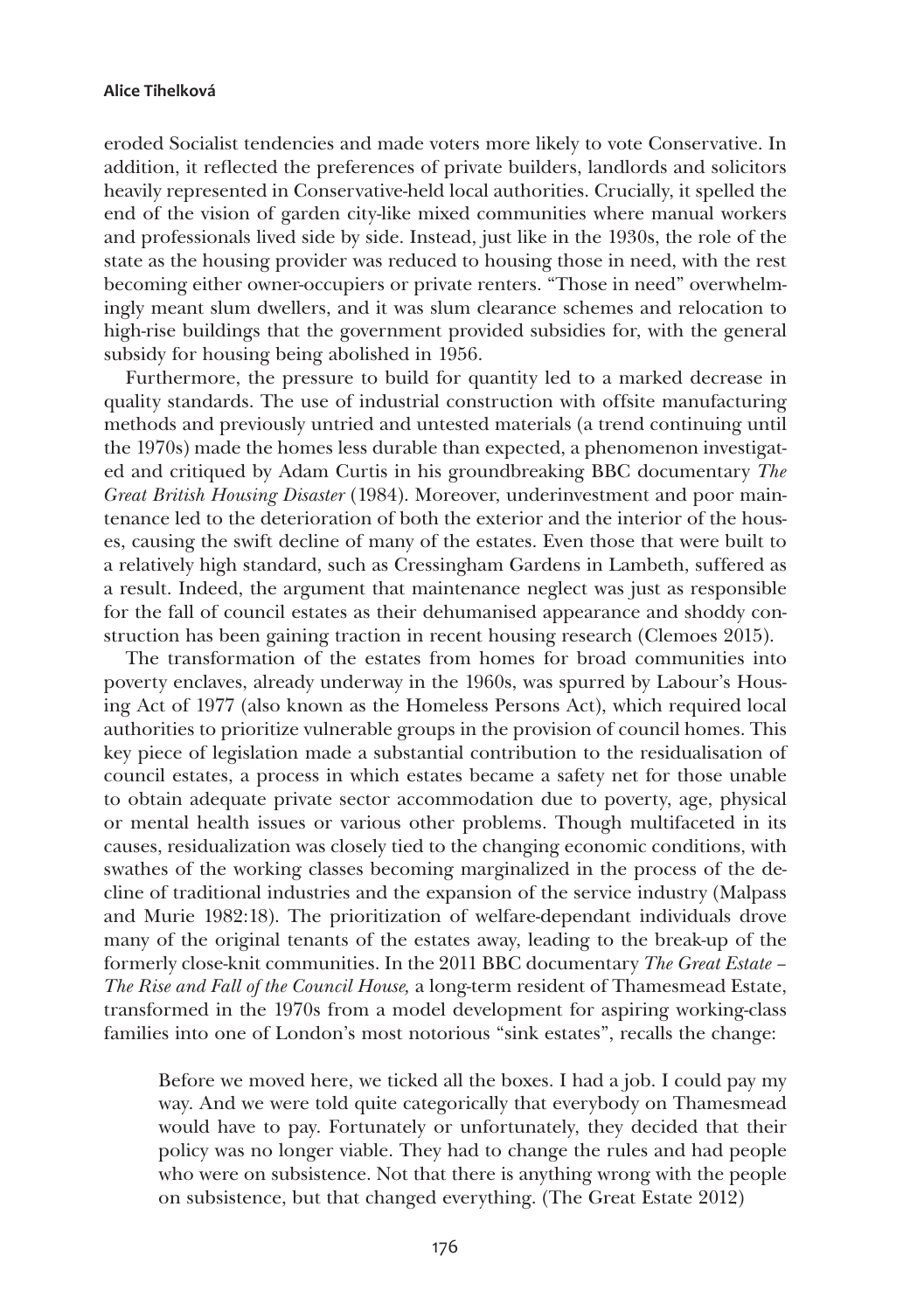Finally, a key factor which hastened the restructuring of council housing and its demise as a comprehensive housing model was the policy of selling off council homes into private ownership, the so-called Right to Buy. Although already in operation before 1979, with numerous local authorities seeking to shed their council stock to save on maintenance costs, it was Thatcher's Housing Act of 1980s that launched a massive wave of tenure transfer that turned council tenants into property owners. Skilfully tapping into the growing popularity of private home ownership, the Right to Buy legislation proved a definitive vote winner, with 400,000 council homes bought by November 1982 thanks to large discounts offered to the buyers (Homer 2017). Predictably, it was the more attractive properties, the detached, semi-detached or terraced homes occupied by more affluent council tenants that were bought off, with less desirable homes such as blocks of flats constituting the bulk of the remaining council stock.

Drastically reducing the pool of homes available to those unable to join the property ladder, the Right to Buy represented the climax of the transformation of council housing from an attractive housing choice to an "ambulance service" for the society's neediest. With home ownership hailed as a sign of gaining a stake in the ascending property-owning democracy, council tenants became real residual citizens, with those who could moving away. Whether in reality or in popular discourse, council tenancy became increasingly synonymous with social failure, with the tenants frequently portrayed as antisocial "chavs" and subjected to various forms of symbolic violence, a trend fuelled to a great extent by the tabloid media or a number of popular TV shows such as *Little Britain*. In the words of sociologist Tracy Shildrick, "Little wonder then that in the popular and public imagination, social housing has all too often become synonymous with the so-called 'sink estate' purported to be inhabited by only the hopeless, the workshy and the criminals" (Shildrick and MacDonald 2013).

## **4. The shadow of Grenfell Tower**

In 2017, the downgraded status of council housing was painfully revealed by the Grenfell Tower disaster, which saw the 24-storey tower block in London's North Kensington engulfed in flames following a fridge-freezer malfunction. 72 people were killed and more than 70 others injured. Although situated in one of London's most affluent boroughs, the Brutalist block of flats was home to some vulnerable, largely immigrant households living in overcrowded conditions. The tenants' long-term concerns over poor safety and neglected maintenance, echoing the complaints of numerous other council estate residents across the UK, went unheeded by the local authority. As noted by Dawn Foster in *The Jacobin*:

They were met with silence, and several told me on the scene they were convinced it was because they were poor, living in a rich borough that was determined to socially cleanse the area as part of a gentrifying project. People were given the message that they were lucky to have any home at all, let alone in a borough that harbored such wealth. (Foster 2017)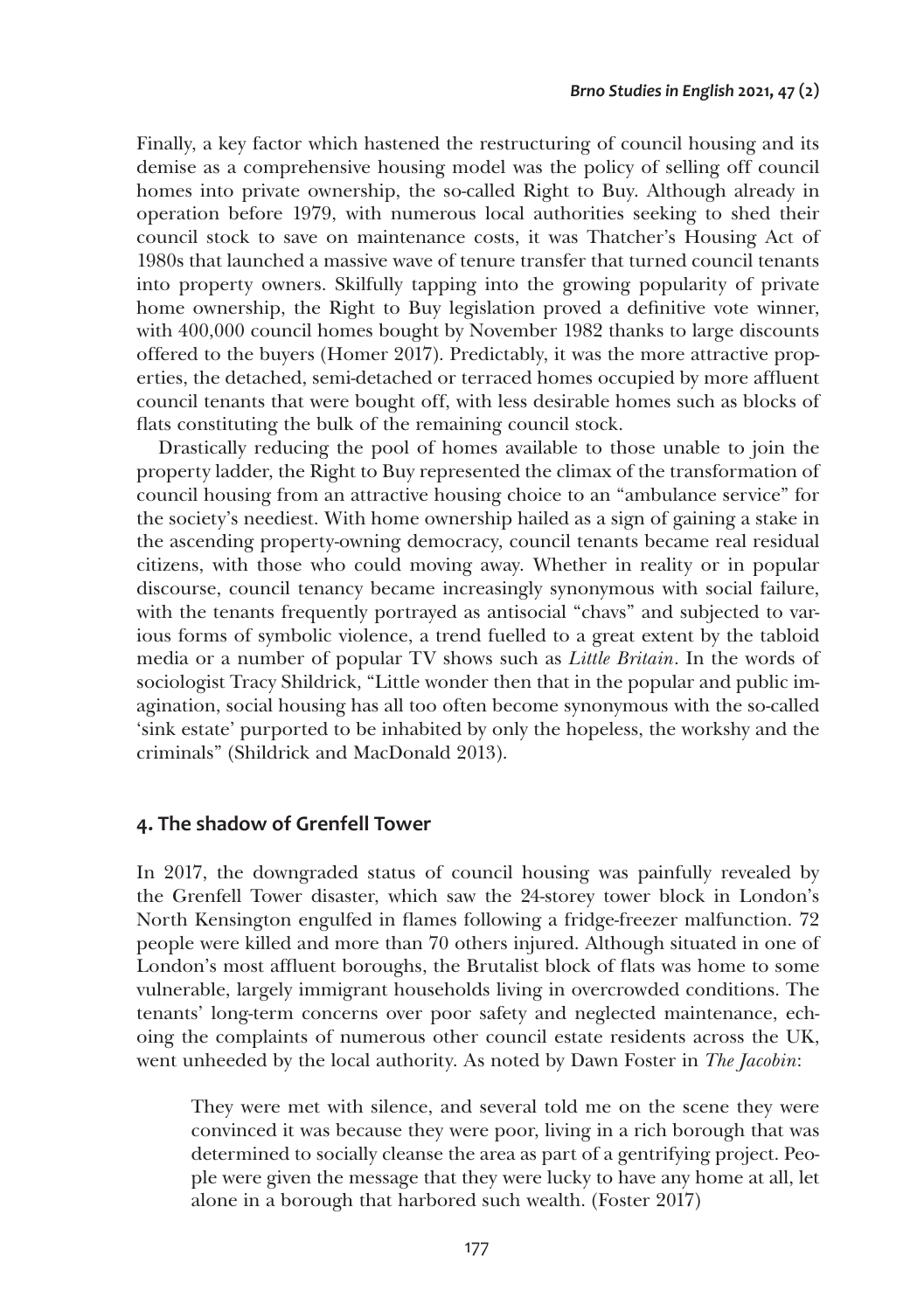The fact that the residualized building was situated in a wealthy borough played a role in the devastating fire. One of the continuous grievances of Grenfell's tenants had been the presence of flammable cladding installed on the concrete building as part of its refurbishment. To prevent the tower block from being an eyesore to the affluent residents living in the area, the council had decided to conceal its grim concrete exterior under a more visually acceptable shell (Griffin 2017). The choice of unsafe materials, driven by an effort to keep costs to the minimum, directly contributed to the swift spreading of the flames. Similar cladding has since been identified in at least 470 other tower blocks across the UK, raising concerns about another possible disaster.

Widely interpreted and reported on as a "Tale of Two Cities" laying bare the deep-seated urban inequalities, the Grenfell disaster can also be viewed as epitomising the decline of council housing itself, or rather, the crisis of council housing caused by long-term central and local government neglect. Cash-strapped as a result of continued government cuts, local councils, both Labour and Conservative, have been looking at ways of generating profit, leading them to adopt various "regeneration" schemes whereby private buyers or renters are attracted to public projects. The remodelling of the existing housing stock often involves interference with the design and layout of the buildings to squeeze in private units, with safety being compromised on numerous occasions. Running parallel to the process of regeneration are attempts by local authorities to move out the poorest tenants from estates earmarked for remodelling in order to make way for more lucrative residents. As housing expert Fergus O'Sullivan notes,

In order to maximize these profits, there is pressure to remove as many poorer public-housing tenants as possible, to make more room for market-rate apartments. Homes that previously had public tenants in them are left unfilled, while public tenants can be offered a flat fee to clear out and never return (in some cases without fully understanding that the money offered bars their right to return). Evictions spike as property management companies instigate zero-tolerance policies against rent arrears. Slowly but surely, the number of public tenants who retain the right to live in the refurbished or rebuilt building is whittled away. (O'Sullivan 2017)

Thus, in many places, residualized estates are becoming gentrified, with the safety net of social housing being torn apart as market forces assert themselves ever more aggressively in the public sphere. Yet, the current demand for council housing in Britain is enormous, as seen from the growing waiting lists. With both home ownership and private renting becoming increasingly unaffordable as Britain grapples with a severe housing crisis, even a small flat in a tower block can mean the difference between getting by and destitution. For all the negative stereotyping attached to council estates, there is evidence that the residents themselves value their tenancy and greatly prefer it to living in private rental properties. For instance, a recent survey by the housing charity Shelter found that almost nine out of ten council tenants were happy with their housing, while 77 per cent of them stated they felt fortunate to live in a council home (Mattison et al.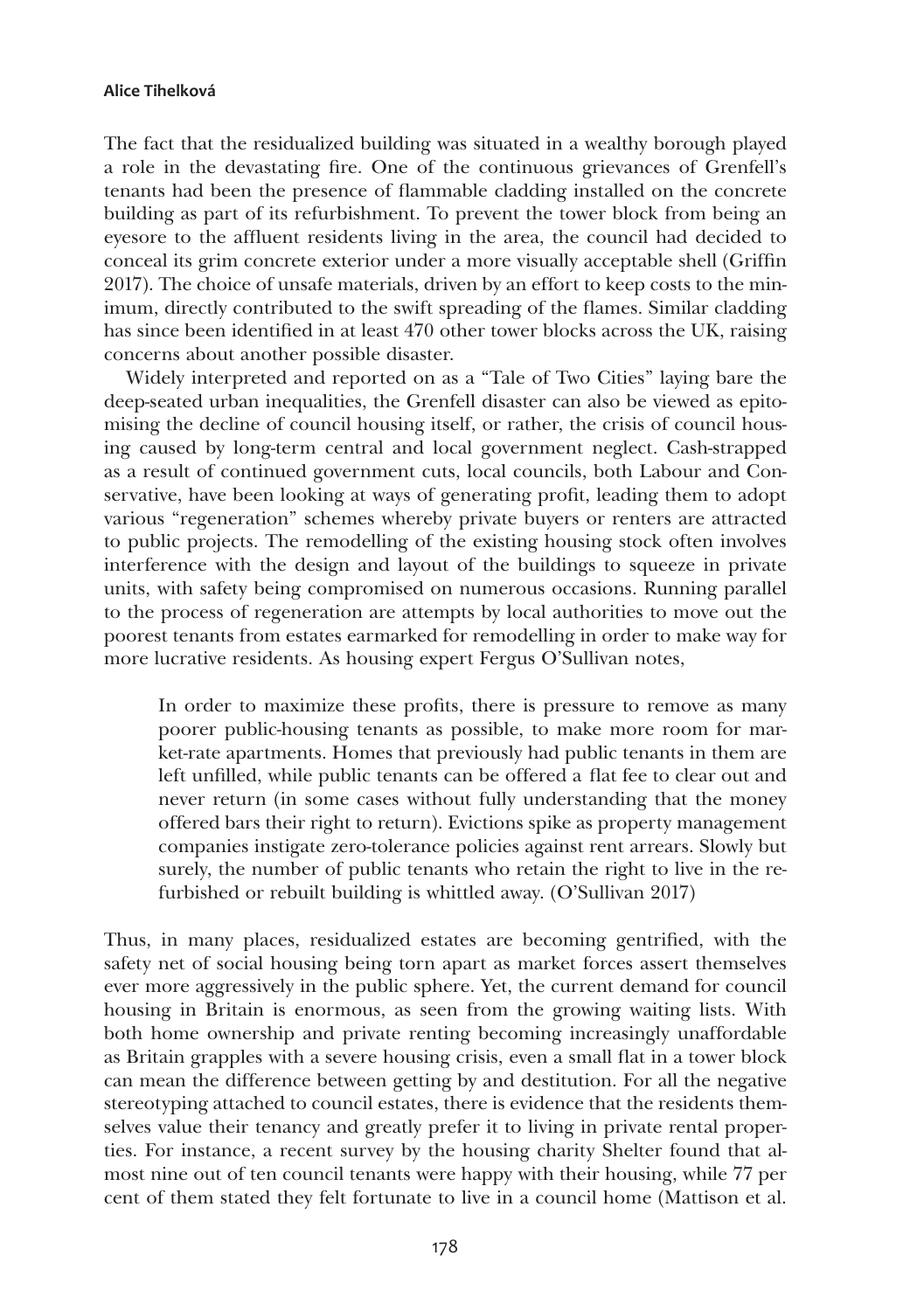2019: 6). Nevertheless, the respondents expressed pessimism about the future of council housing, blaming politicians for a lack of will to build more homes. Their less-than-hopeful outlook appears justified; the number of social homes built has dropped by almost 90 per cent since the Conservatives came to power in 2010 (Kentish 2018). Yet, all of the evidence available indicates that amidst the present cost-of-living crisis and the vagaries of the gig economy, the need for affordable council homes is more pressing than ever.

## **5. Conclusion**

Over its century-long history, Britain's council housing has undergone dramatic development in response to the changing views on its role and purpose. Its beginnings were rooted in both idealism (the high-mindedness of the Arts and Crafts and garden city movements), and pragmatism (Lloyd George's intent to use it to ease social tensions). The initial insistence on its quality and high aesthetic value prevented poorer segments of the working class from accessing it, with the more prosperous skilled workers being the main beneficiaries of its existence. Until the 1950s, Britain's council estates maintained a distinctly traditional, *merrie England* appearance, consisting mainly of cottage-style developments imitating middle-class suburbs. Due to the conformity of this kind of design with Britons' general living preferences, council homes were highly desirable and their allocation was an indicator of upward social mobility. The finest hour for council housing arrived under the post-war Labour administration, with the social reformer Aneurin Bevan envisioning it as the universal housing mode, gradually replacing both owner occupation and private renting. For him, council housing represented the "great leveller" helping to bridge the class gap as residents of various income groups shared one living space.

Although the subsequent two decades brought significant expansion in council house construction, the design and execution of the new homes (mostly mass-manufactured flats, including high-rise blocks) alienated many residents, with the more aspirational ones preferring to try their fortune at owner occupation. Lack of investment and maintenance, together with the policies of residualisation implemented amidst social change caused by the decline of traditional industries, transformed council estates into zones of last resort housing. With the Conservative governments of recent years remaining as committed as ever to the idea of the private sector being the principal provider of homes, there is a reprehensible lack of any coherent vision for Britain's public housing, despite the soaring demand for affordable homes. As the Right to Buy continues to eat away at the torso of the council stock and the process of gentrification causes tenant displacement, low-income families are increasingly forced to rely on the volatile private rental market providing overpriced, unstable and often sub-standard accommodation, something the nineteenth-century founders of Britain's council housing sought to remedy in the first place. As far as housing ordinary people is concerned, history may well have come full circle.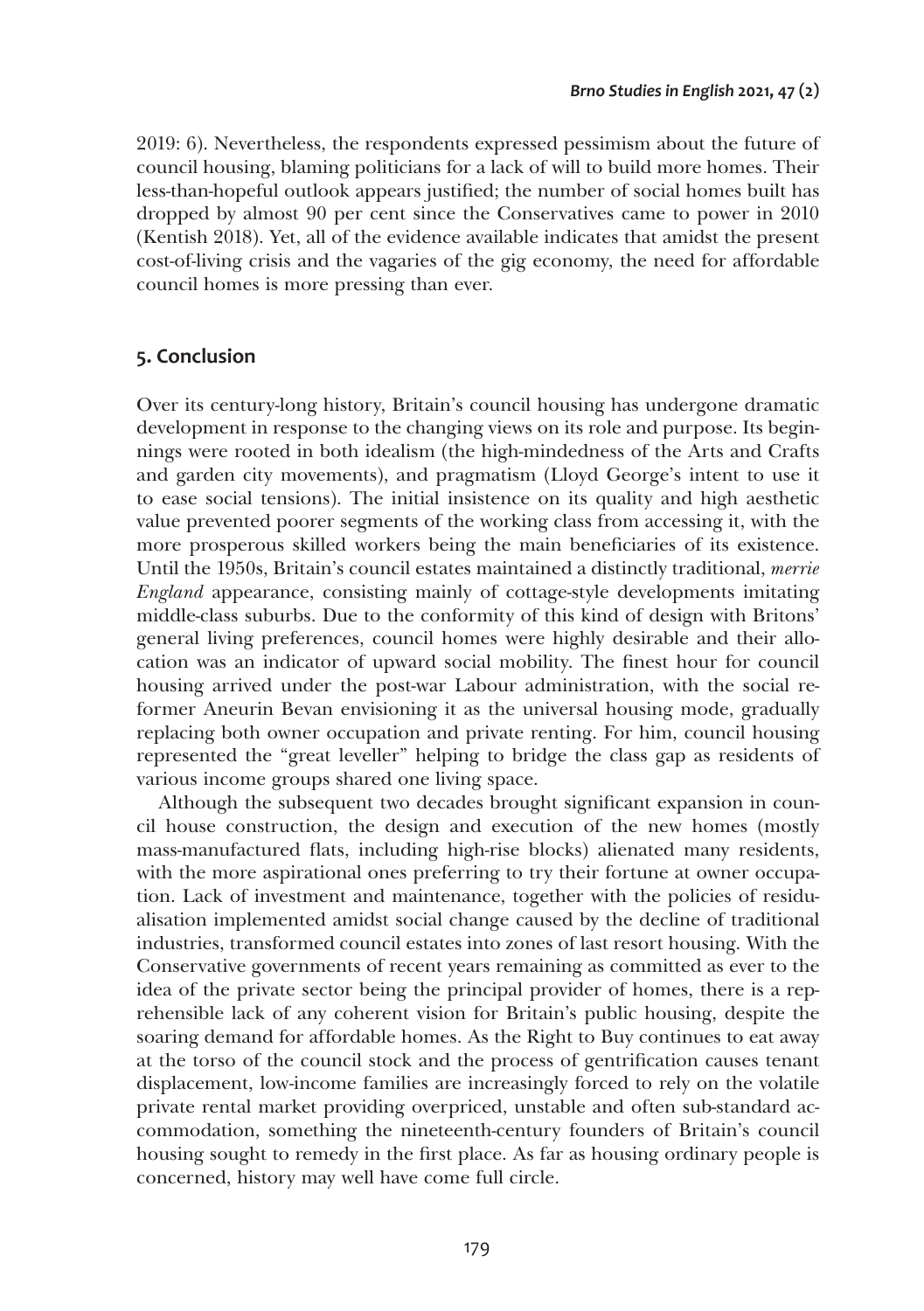## **References**

- Addison, Christopher (1922) *The Betrayal of the Slums*. London: Herbert Jenkins Limited. https://archive.org/details/betrayalofslums00addirich/page/n7/mode/2up. Accessed on 3 June 2020.
- Beckett, Clare and Francis Beckett (2004) *Bevan.* London: Haus Publishing.
- Boughton, John (2014) Cressingham Gardens, Lambeth: 'a sense of smallness inside the bigness'. *Municipal Dreams*. https://municipaldreams.wordpress.com/2014/09/09/ cressingham-gardens-lambeth/. Accessed on 5 June 2020.
- Boughton, John (2018) *Municipal Dreams: The Rise and Fall of Council Housing.* London: Verso. Christopher, David (1999) *British Culture. An Introduction.* London: Routledge.
- Clark, Brett (2003) Ebenezer Howard and the marriage of town and country. *Organization & Environment* 16 (1), 87–97. https://www.jstor.org/stable/26161785?seq=1. Accessed on 12 June 2020.
- Clemoes, Charlie (2015) How poor maintenance of London's social housing created the condition for its demolitions. *City Metric.* 16 December 2015. https://www.citymetric.com/skylines/how-poor-maintenance-londons-social-housing-created-conditions-its-demolition-1644. Accessed on 29 June 2020.
- Clevenger, Sam (2017) Working Class Bodies in English Garden Cities. *History Workshop Journal.* https://www.historyworkshop.org.uk/working-class-bodies-in-english-gardencities/. Accessed on 12 June 2020.
- Francis, Martin (1997) *Ideas and Policies Under Labour, 145-1951: Building a New Britain*. Manchester: Manchester University Press.
- Foster, Dawn (2017) A very political strategy. *The Jacobin*. 24 June 2017. https://jacobinmag.com/2017/06/grenfell-tower-fire-inequality-housing Accessed on 1 July 2020.
- Fraser, Murray (1996). *John Bull's Other Homes: State Housing and British Policy in Ireland, 1883-1922*. Liverpool: Liverpool University Press.
- Griffin, Andrew (2017) London fire: cladding was added to help 'regenerate' Grenfell Tower, Kensington MP says. *The Independent.* 16 June 2017. https://www.independent.co.uk/ news/uk/home-news/london-fire-grenfell-tower-kensington-mp-emma-dent-coad-cladding-refurbishment-a7792901.html. Accessed on 12 June 2020.
- Hatchett, William (2017) A report published 100 years ago still has much to teach us about housing the masses. *Inside Housing*. https://www.insidehousing.co.uk/comment/ comment/a-report-published-100-years-ago-still-has-much-to-teach-us-about-housing-themasses-51318. Accessed on 1 June 2020.
- Homer, Francis (2017) Town halls buy back right to buy houses. *BBC News.* 3 May 2017. https://www.bbc.com/news/uk-england-39264631. Accessed on 1 May 2020.
- Hughes, Gordon (1998) *Imagining Welfare Futures*. Abingdon: Routledge.
- Kentish, Benjamin (2018) Number of new social homes being built down 90% since Tories came to power in 2010. *The Independent.* 19 July 2018. https://www.independent.co.uk/ news/uk/politics/social-housing-uk-labour-tories-2010-election-government-building-council-houses-a8406626.html. Accessed on 3 July 2020.
- Kynaston, David (2008) *Austerity Britain 1945-1951.* London: Bloomsbury Publishing.
- Malpass, Richard and Alan Murie (1982) *Housing Policy and Practice.* London: Macmillan.
- Mattison, Deborah et al. (2019) Social housing in England after Grenfell. *Britain Thinks.*  https://assets.ctfassets.net/6sxvmndnpn0s/434FveZFnwy8kI2tOgDShT/333d4433e2efe-1bf5ced0c7c44c7aec3/Report\_Social\_Housing\_in\_England\_after\_Grenfell.pdf. Accessed on 15 July 2020.
- O'Mahony, Lorna Fox (2007) Conceptualising Home: Theories, Laws, Policies. Oxford: Hart Publishing.